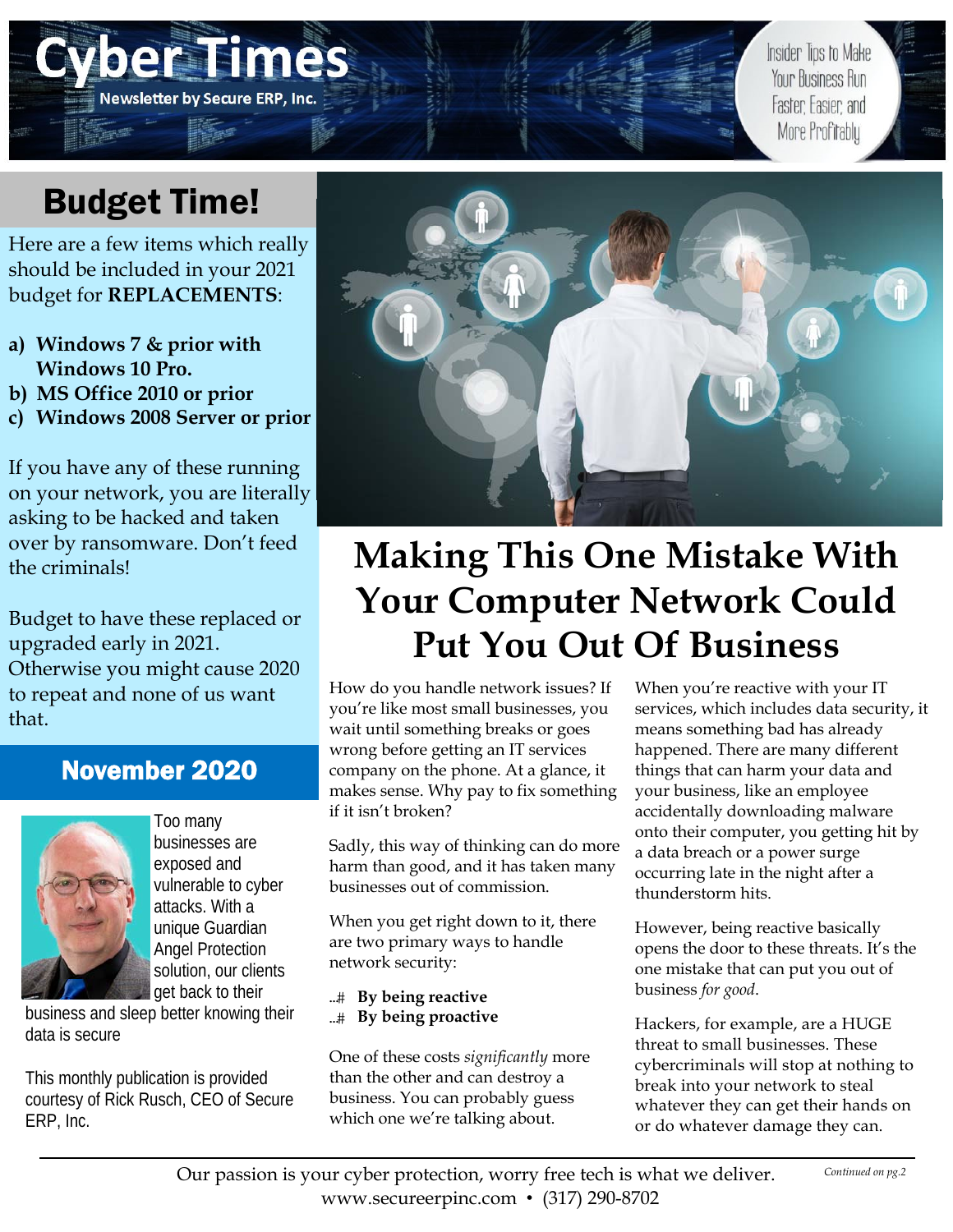*Continued from pg.1* 

These people don't care if their actions put you out of business.

This is why you cannot rely on a reactive approach to your IT services. When you do, you're a step behind hackers, malware and even natural disasters and equipment failures.

In the past, IT services were very reactive. They were built on the break-fix model, which is exactly as it sounds. A business would wait for something to break or go wrong before calling an IT services company for help to fix it.

In the 1990s and even into the 2000s, the break-fix model had its place and it worked. But as technology improved and it became easier for even the smallest businesses to stay ahead of the curve, the break-fix model stopped making sense.

The number of external threats has increased *dramatically* over the last 10 years. There are countless malware programs floating around on the Internet, and hackers are working 24/7 to wreak havoc.

### *It's time to get proactive.*

Today, IT services companies can predict threats. They can

stop attacks in their tracks and protect your business and your data. This is called **managed services** — and it could save your business.

When you work with a managed services provider, you can state exactly how you want to be proactive. Do you want your network monitored for threats 24/7? Do you want them to have remote access to your networked devices so they can provide instant support to you and your team? They can do all of that!

A good IT services company can help you make sure all your data is backed up and secure. They can make sure external threats are spotted before they become a problem. They can make sure phishing e-mails don't expose you to harm. The list goes on!

If you're already working with an IT services company and they're only providing outdated break-fix support, it's time to say, "Enough!" Demand that they get proactive to manage your network. Don't wait until something breaks to make that phone call. Because, as many businesses have learned, waiting to make that call can be devastating!



## **FREE Report: 12 Little-Known Facts Every Business Owner Must Know About Data Backup And Disaster Recovery**

### **You will learn:**

- The only way to know for SURE your data can be recovered if lost, corrupted, or deleted -– yet fewer than 10% of businesses have this in place
- ...# Seven things you should absolutely demand from any off-site backup service
- ...# Where many backups fail and give you a false sense of security

**Discover What Most IT Consultants** Don't Know Or Won't Tell You **About Backing Up Your Data And Recovering It After A Disaster** 

**PROTECT** 

YOUR DATA "12 Little-Known Facts Every **Business Owner Must Know** About Data Backup, **Security And Disaster Recovery'** 

 $\pm$  The #1 cause of data loss that businesses don't even think about until their data is erased

## **Claim your FREE copy today at www.secureerpinc.com/protect-data**

Our passion is your cyber protection, worry free tech is what we deliver. www.secureerpinc.com • (317) 290-8702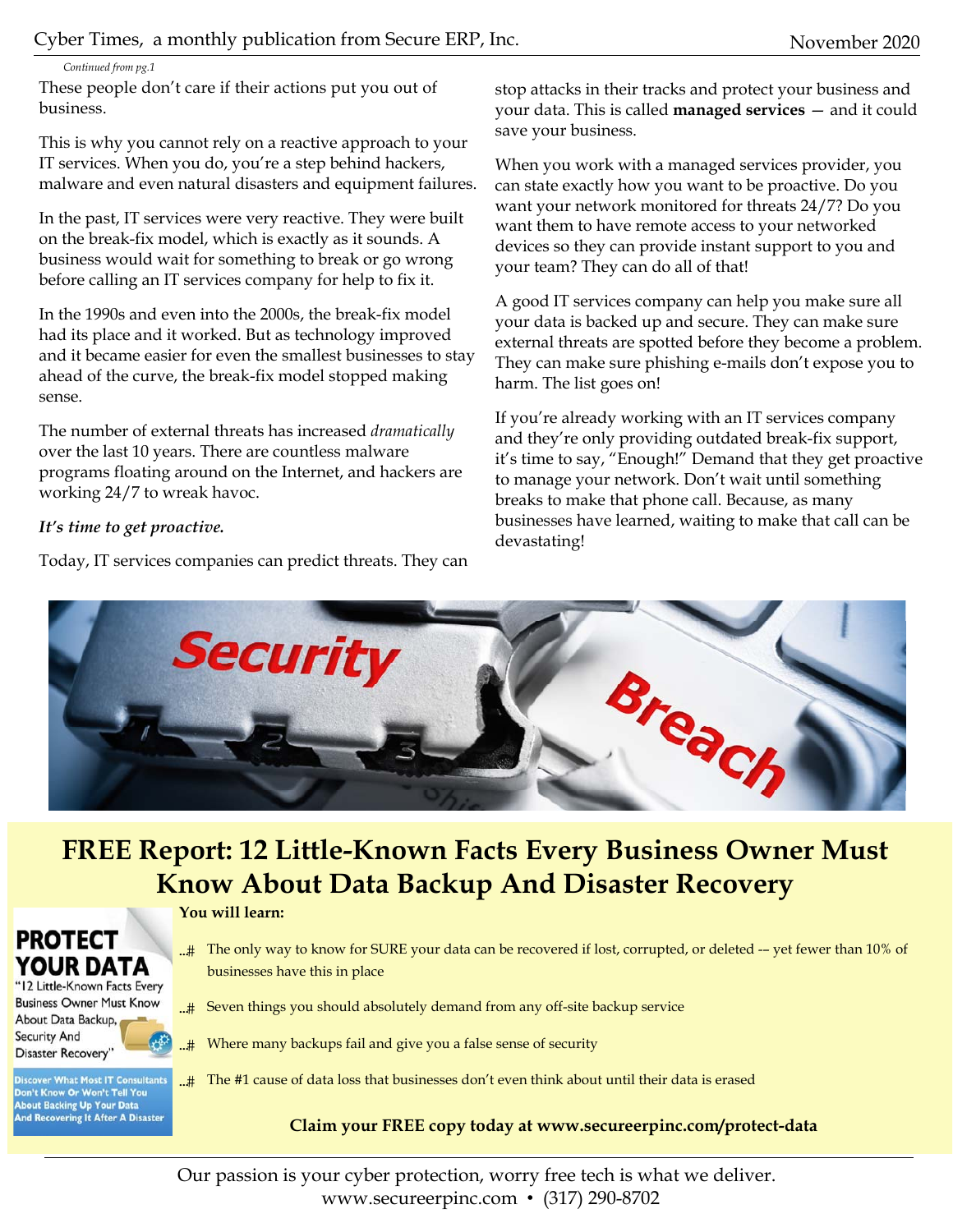TIME<br>TO<br>CHANGE

# Cyber Security TIPs

## **Do You Think You Need a Pen Test?**

If you're in a highly regulated industry which mandates it, you'll already know the answer. For small businesses just trying to be more secure, the answer is "probably not."

A penetration test is the ultimate test of your network's defenses. A human being tries, for a couple of weeks, to break into your network based on parameters which are set up for the test. Because this is done by a human the cost usually STARTS around \$10,000 and goes up from there and it's a snapshot of the security at the time of the test.

## What's the alternative? **Vulnerability scanning**

This is more automated which brings down the cost to under \$5,000. We've performed this assessment on many companies and we always find gaps which management will need to review on how best to shoulder that risk. I typically spend about 20 hours on my analysis and review and the client ends up with a prioritized management action report. We offer a money back guarantee. Book a 10 minute call to discuss it: http://go.scheduleyou.in/7amaCsd

# **4 Ways Leaders Can Identify And Overcome Blind Spots**

One of the biggest challenges leaders face in their personal and professional development is identifying blind spots, the unseen obstacles that hold them back from achieving their full potential.

Unfortunately, many leaders don't take the time to find out if they have blind spots. Research by Zenger Folkman found that 30% of leaders had at least one major flaw that they did not know about.

Finding and fixing blind spots isn't for the faint of heart. It takes a lot of effort, courage and discipline to identify them and course-correct. But going through the process will help you and your business to keep moving forward. Here are four tips to guide you.

### 1. **LOOK IN THE MIRROR.**

Conduct a self-assessment and categorize your known strengths and weaknesses. Block out time on your calendar and don't allow interruptions. Force yourself to answer tough questions about your abilities and limitations. Then, write down the answers so you have a better understanding of where you are succeeding, where you are falling short and what steps you need to take to improve. The inventory you create during the self-assessment will be incredibly helpful when you compare it to information collected from other sources.

#### **2. GAIN INSIGHT FROM PERSONALITY TESTS.**

Standardized personality tests are another tool to help uncover blind spots. Wiley's DiSC and the Myers-Briggs Type Indicator are two popular tests that provide insight into your



leadership style. Most of these assessments are based on the "Big 5" personality traits: agreeableness, conscientiousness, extroversion, neuroticism and openness. When compared to your own selfassessment, the tests can shed more light on your tendencies and preferences in communication, decision-making and problem-solving.

### **3. SEEK INPUT FROM OTHERS ABOUT YOUR BLIND SPOTS.**

This is where the process gets tough, but it's also the most important step to take. Ask several members of your team and peers to list your strengths, weaknesses and blind spots. Ask them to recommend ways that you can improve. If you are unsure that team members and peers will share their true feelings for fear of looking critical, then use online tools like Google Sheets or Survey Monkey to obtain anonymous feedback.

### **4. CREATE A PLAN AND ACT ON IT.**

The most effective personal and professional development initiatives have a written plan that includes the information collected in the previous steps and identifies tasks to be completed and milestones to be achieved. It's your blueprint for success and will keep you on track to achieve your goals. Make sure every goal is SMART (specific, measurable, attainable, relevant and timebound) and that tasks and milestones are reviewed on a weekly, monthly and quarterly basis so you can quantify your progress.

*Andy Bailey is the founder, CEO and lead business coach at Petra, an organization dedicated to helping business owners across the world achieve levels of success they never thought possible. With personal experience founding an Inc. 500 multimillion-dollar company that he then sold and exited, Bailey founded Petra to pass on the principles and practices he learned along the way. As his clients can attest, he can cut through organizational BS faster than a hot knife through butter.* 

Our passion is your cyber protection, worry free tech is what we deliver. www.secureerpinc.com • (317) 290-8702